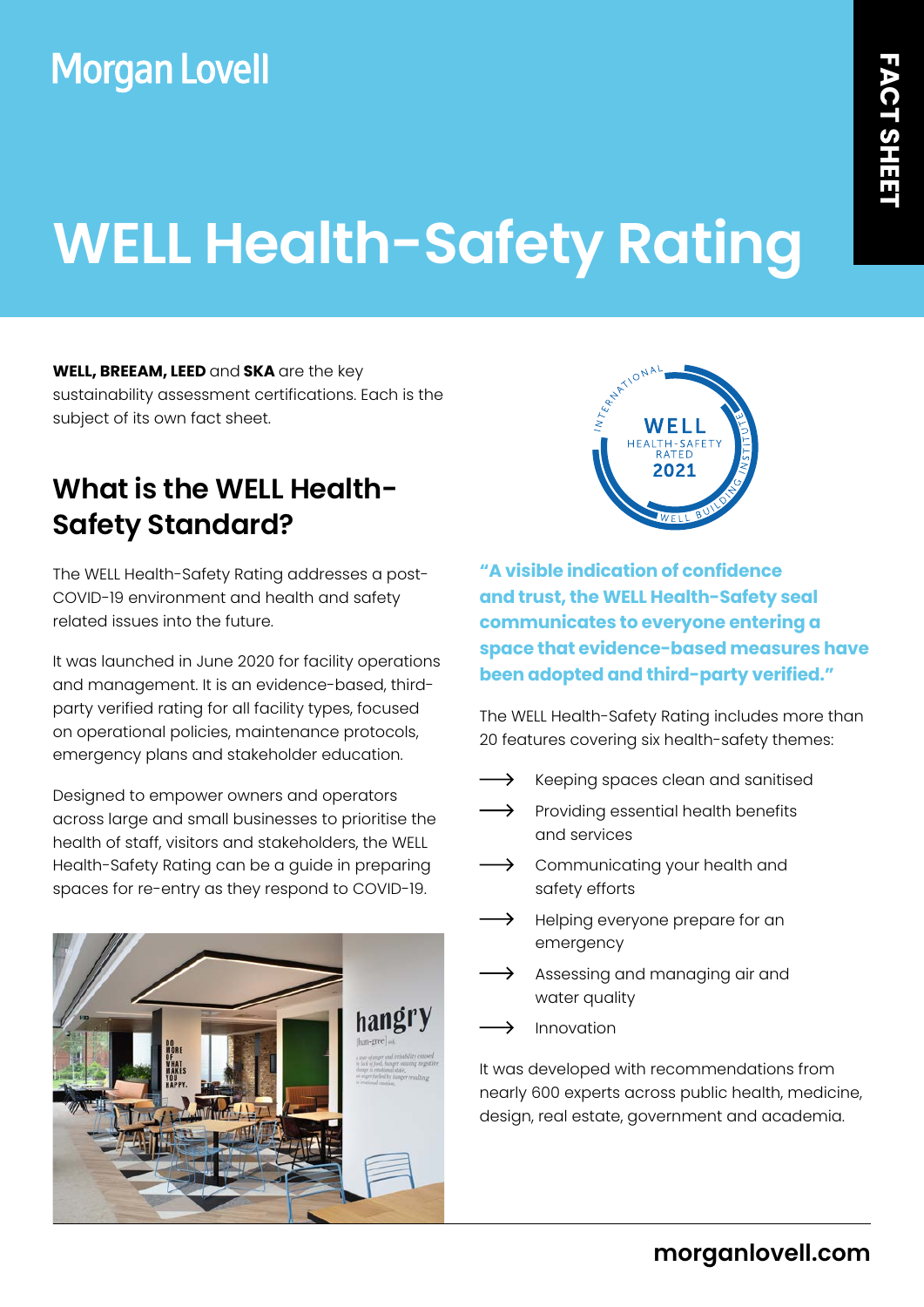

#### **WELL Health-Safety documentation requirements**

In order to achieve the WELL Health-Safety Rating, projects are required to provide documentation demonstrating that a flexible combination of a minimum of 15 features from the rating have been met.

There are no points associated with WELL Health-Safety Rating features, nor are there different levels of achievement associated with the rating.

The WELL Health-Safety rating features are a collection of WELL v2 features, adapted to focus specifically on facilities operations and management.

The WELL digital platform is the official online enrolment application and project management system for the WELL Health-Safety Rating. This online platform is used to house all documents related to a project and to submit information for review by the WELL reviewer.

Once enrolled, project documents may be uploaded at any time during the term. Enrolment fees include one review cycle per year, which is scheduled by the project administrator. Additional review cycles, subject to additional fees, may be scheduled. At each review cycle, the GBCI (Green Business Certification Inc) will conduct a review of all documents that have been submitted for review via the WELL platform for each project.

### **Why is it important?**

Achieving WELL Health-Safety Rating is a great way to increase confidence that evidence-based steps to do the right thing have been taken to keep health front and centre as the economy reopens.

In addition to the COVID-19 Task Force, the rating system is informed by guidance from the Centres for Disease Control and Prevention (CDC), the World Health Organisation (WHO), the Department of Health and Human Services, the National Institutes of Health (NIH), emergency management agencies, other standard-making bodies, and leading academic and research institutions.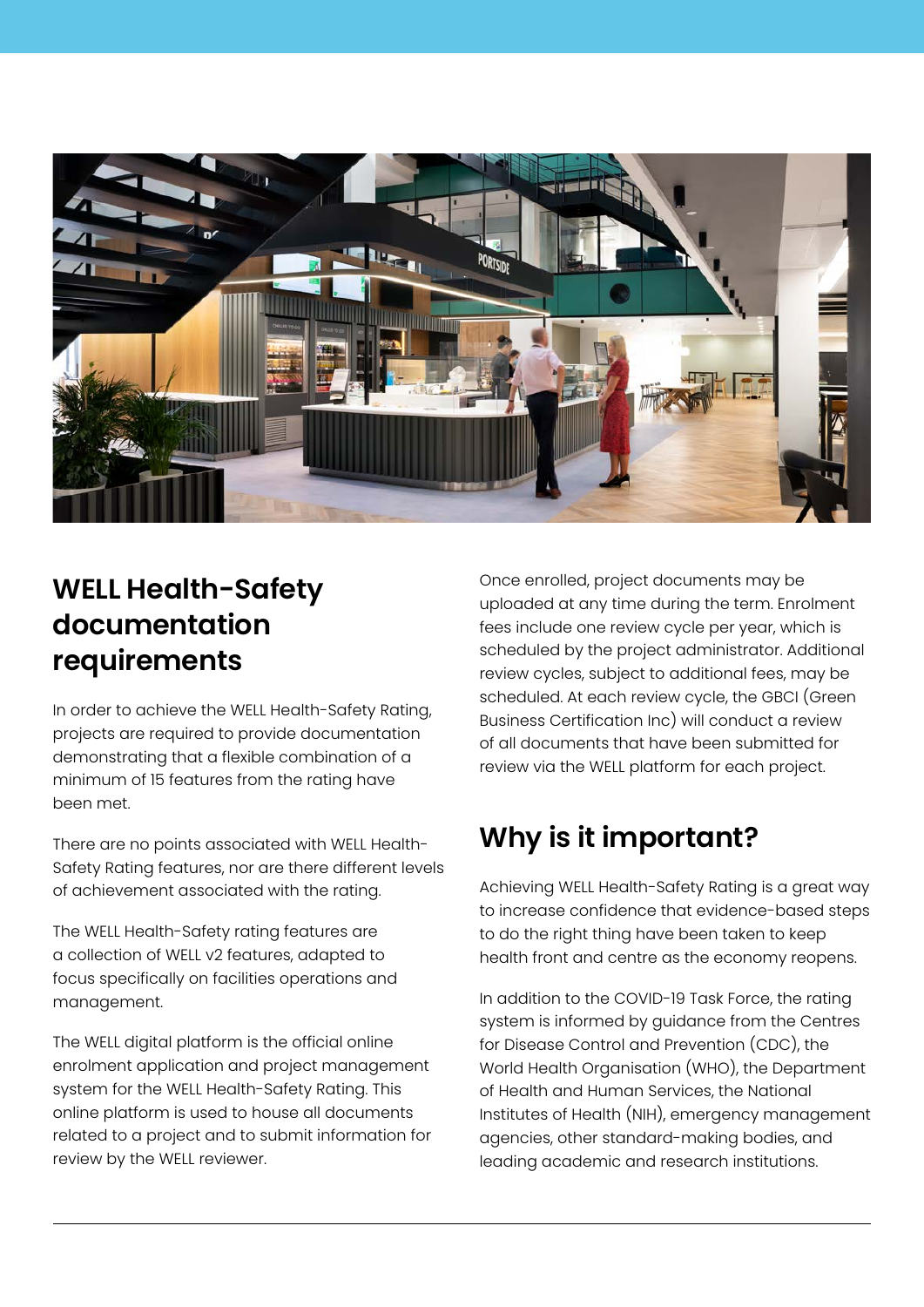#### **The rating features**

Well Health-Safety Rating requires 15 of the 25 strategies below in order to achieve the accreditation.

- **1.** Support hand-washing
- **2.** Reduce surface contact
- **3.** Improve cleaning practices
- **4.** Select preferred cleaning products
- **5.** Reduce respiratory practice exposure
- **6.** Emergency preparedness plan
- **7.** Create business continuity plan
- **8.** Plan for healthy re-entry
- **9.** Provide emergency resources
- **10**. Bolster emergency resilience
- **11.** Provide sick leave
- **12.** Provide health benefits
- **13.** Support mental health recovery
- **14.** Promote vaccines
- **15.** Promote a smoke-free environment
- **16.** Assess ventilation
- **17.** Assess and maintain air treatment systems
- **18.** Develop Legionella management plan
- **19.** Monitor air and water quality
- **20.** Manage mould and moisture
- **21.** Promote health and wellbeing
- **22.** Share food inspection information
- **23.** Innovation I
- **24.** Innovation II
- **25.** Innovation III